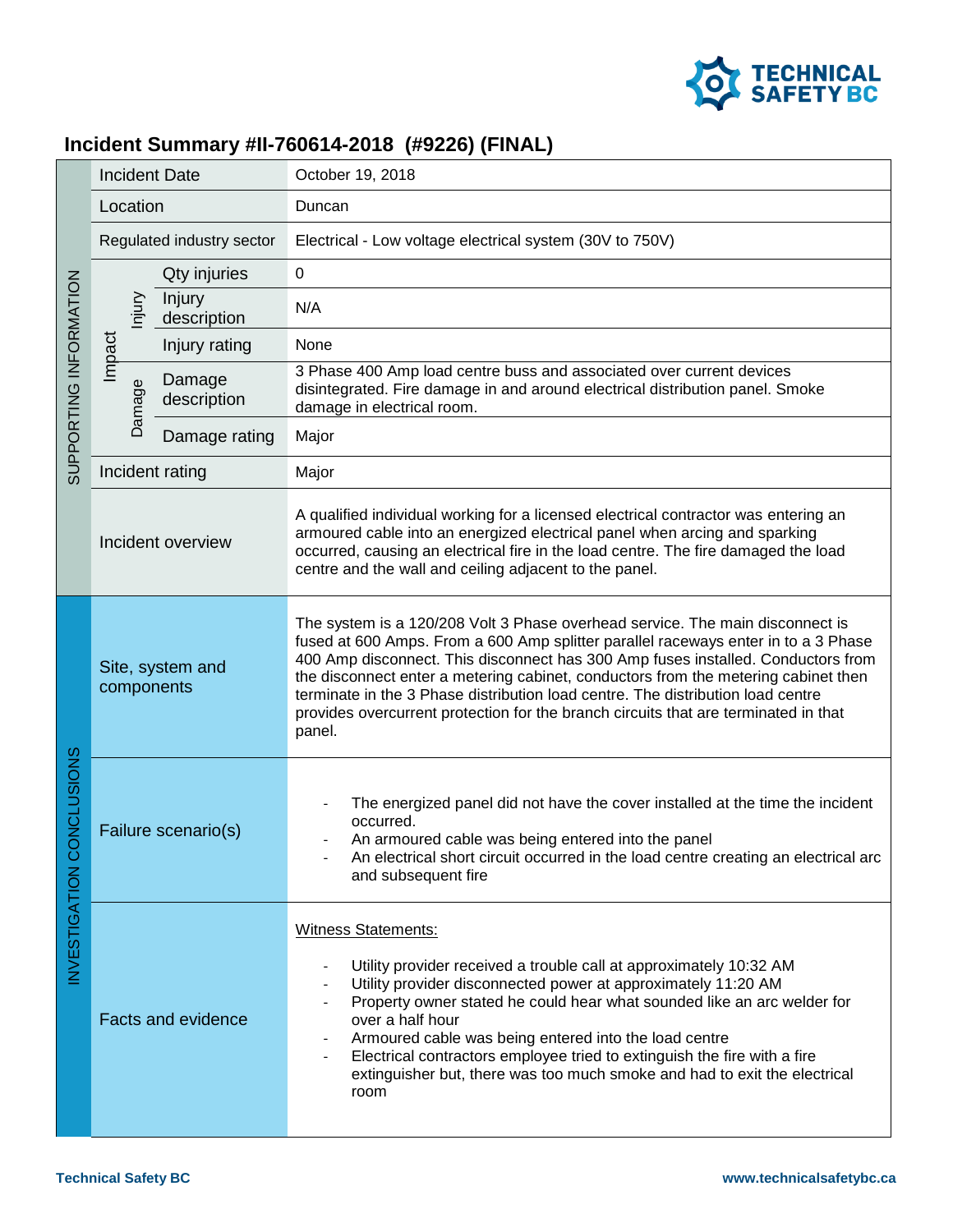

## **Incident Summary #II-760614-2018 (#9226) (FINAL)**

|                                    | Distribution load centre:                                                                                                                                                                                                                                       |
|------------------------------------|-----------------------------------------------------------------------------------------------------------------------------------------------------------------------------------------------------------------------------------------------------------------|
|                                    | Panel cover was not installed<br>Energized at time of incident                                                                                                                                                                                                  |
|                                    | 400 Amp fused disconnect:<br>One of the protective devices, a 300 Amp fuse in the disconnect had opened<br>due to excessive current.                                                                                                                            |
| Causes and<br>contributing factors | It is highly likely that an electrical short circuit occurred while the armoured<br>cable was being entered into the distribution panel<br>Panel cover was removed from an energized panel<br>Electrical work was being done on an energized distribution panel |

Photos or diagrams (if necessary)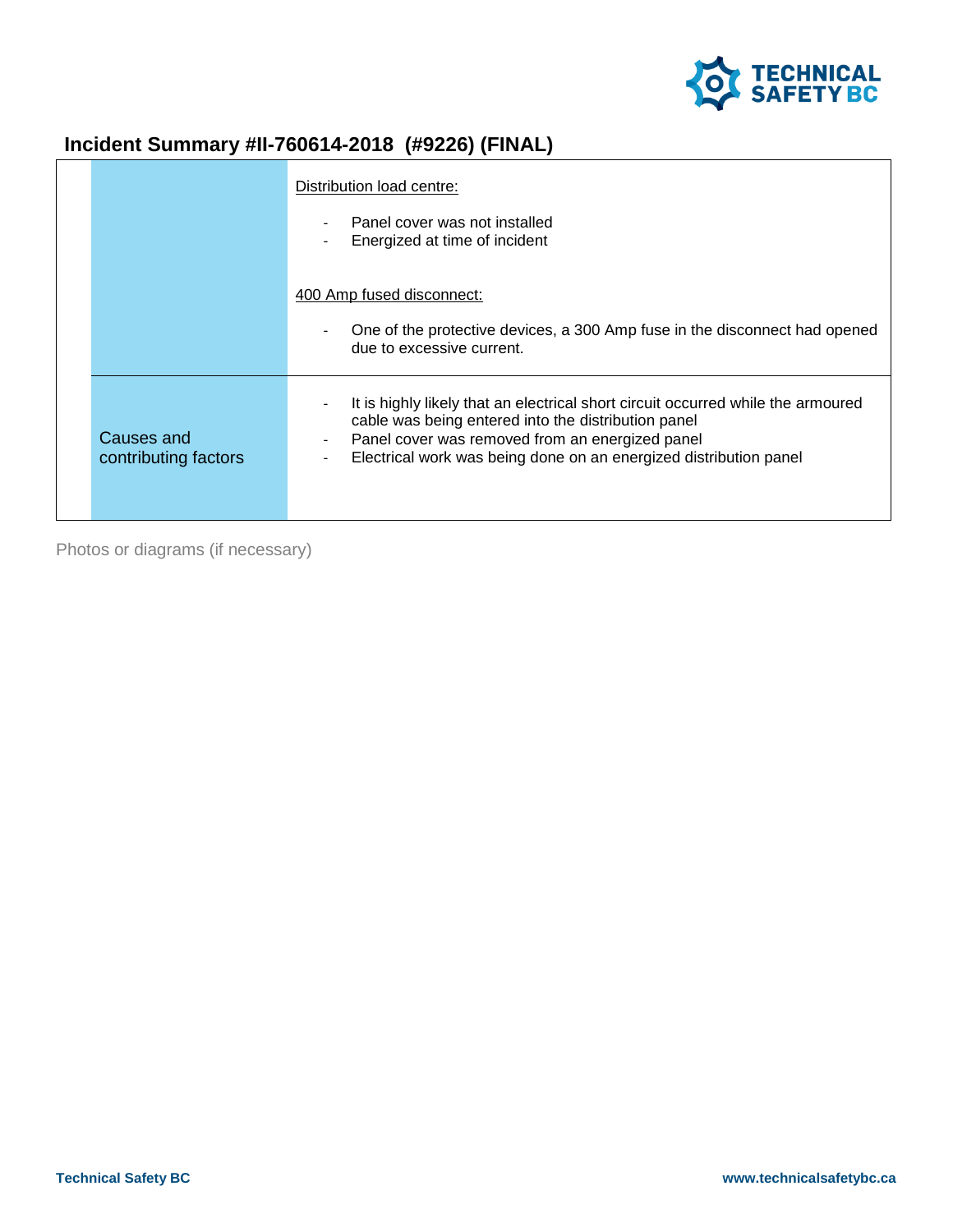



Photograph 1. Showing buss location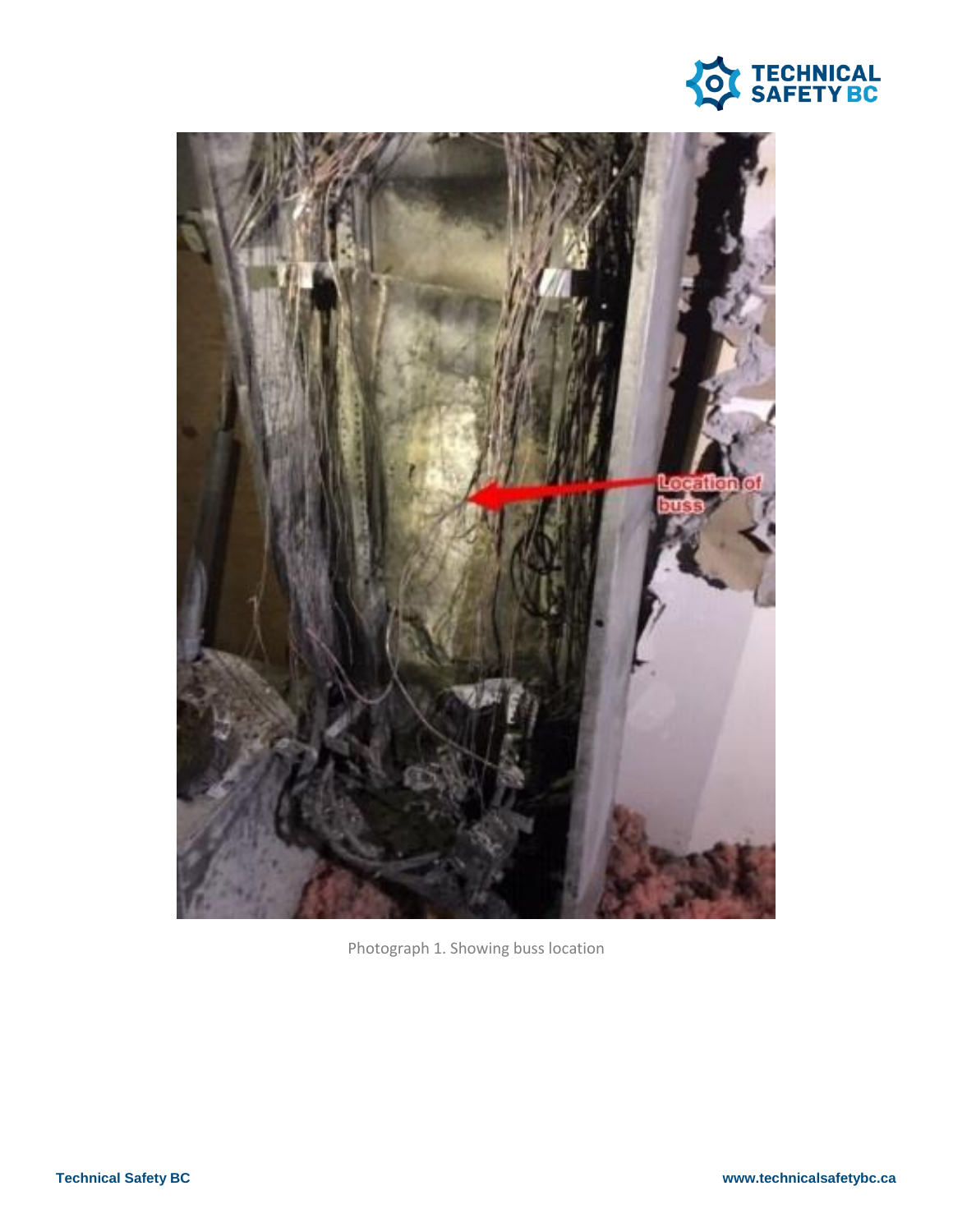



Photograph 2. Armoured cable that was being entered into load centre